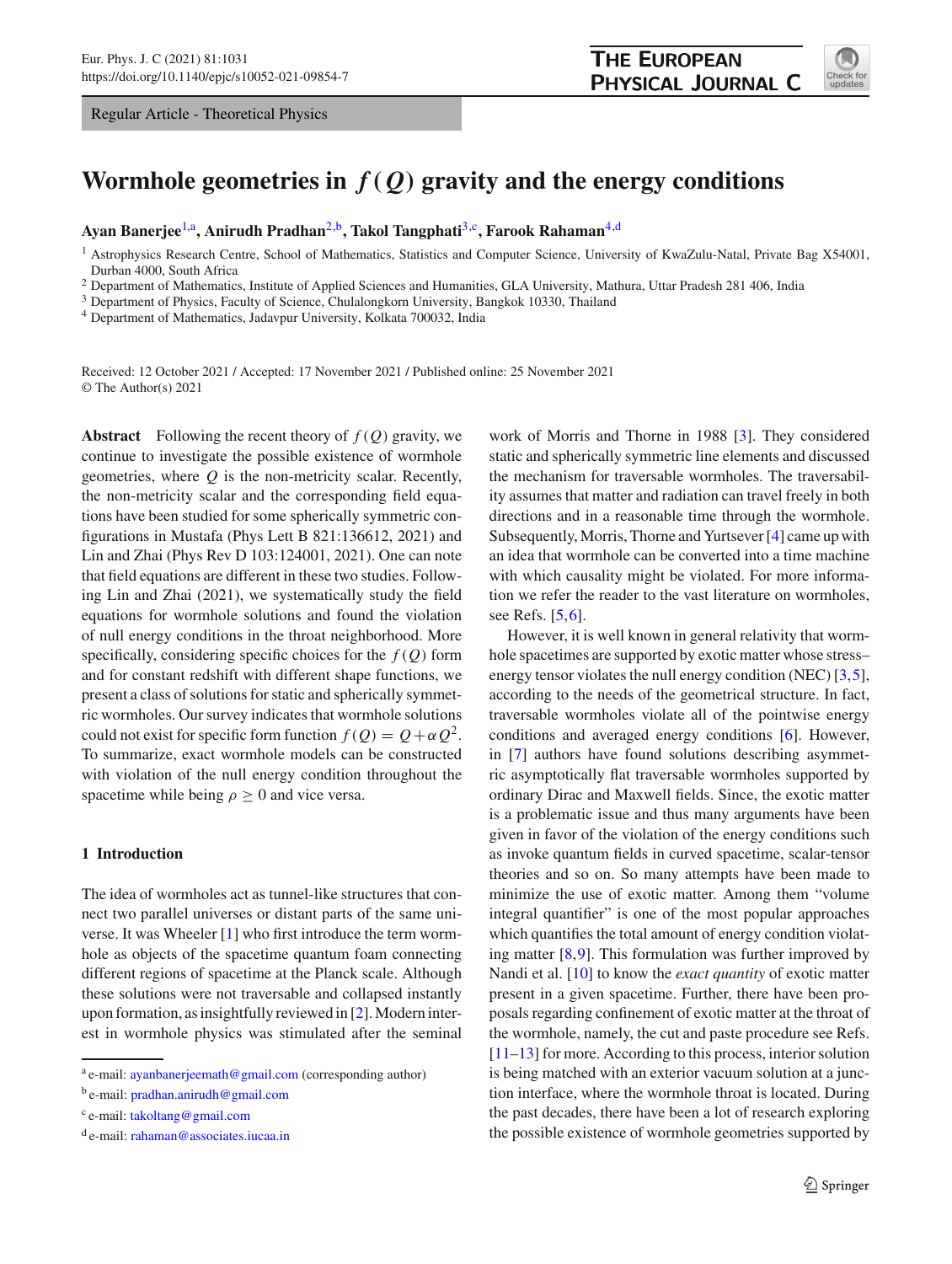the exotic equation of state (EoS)  $[14, 15]$  $[14, 15]$  $[14, 15]$ , and further developed in [\[16](#page-6-10)[–20](#page-6-11)]).

It is an accepted fact that constructing a wormhole with ordinary matter (i.e., satisfy the energy conditions) has been a big challenge in gravitation physics. It was shown that higherdimensional cosmological wormholes [\[21](#page-6-12)] and wormholes in modified theories of gravity [\[22](#page-6-13)[–25\]](#page-6-14) can be constructed without exotic matter, at least in the neighbourhood of the throat. In fact, in the context of  $f(R)$  theories of gravity, the solution of wormholes have attracted much attention where wormholes can be theoretically constructed with the presence of normal matter [\[26](#page-6-15)[,27](#page-6-16)]. This type of solutions were also found in  $f(T)$  gravity  $[28, 29]$  $[28, 29]$  $[28, 29]$ , hybrid metric-Palatini theory [\[30](#page-6-19)], multimetric gravity [\[31](#page-6-20)], Rastall gravity [\[32](#page-6-21)], conformal Weyl gravity [\[33,](#page-6-22)[34\]](#page-6-23), modified gravity [\[35](#page-6-24)], Horndeski theory of gravity [\[36\]](#page-6-25) and other theories.

In this article our main interest is to explore the possible existence of wormhole solutions in a recently developed symmetric teleparallel (ST) gravity or  $f(Q)$  gravity theory, where  $Q$  is the non-metricity scalar [\[37\]](#page-6-26). The key difference between ST and GR is the role played by the affine connection,  $\Gamma^{\alpha}_{\mu\nu}$  rather than the physical manifold. Most remarkably,  $f(Q)$  gravity is equivalent to GR in flat space [\[37](#page-6-26)]. It is important to keep in mind that similar to the  $f(T)$  gravity, *f* (*Q*) gravity also features in second order field equations, while gravitational field equations of  $f(R)$  gravity are of the fourth-order [\[38](#page-6-27)]. Thus, *f* (*Q*) gravity provides a different geometric description of gravity, which is nevertheless equivalent to GR. In [\[39](#page-6-28)], authors have systematically derived and studied symmetry reduced field equations for *f* (*Q*) gravity. Along with the increasing interest on  $f(Q)$  gravity, several solutions have been widely studied in the cosmological setting, see e.g., Refs. [\[40](#page-6-29)[–47\]](#page-6-30).

However, in such a theory only few solutions have been found in static and spherical symmetric spacetime. Spherically symmetric configuration in  $f(Q)$  gravity was considered in [\[48\]](#page-6-31), and explored the application of this theory considering stellar structure with polytropic equation of state (EoS). In a recent study, wormhole solutions from the Karmarkar condition have been obtained and studied in  $f(Q)$ gravity extensively [\[49\]](#page-6-32). In the present manuscript our interest is to find exact and correct field equations in *f* (*Q*) gravity for static and spherical symmetric configuration. We further extend this analysis and find an exact wormhole solution, where we showed the violation of the NEC of normal matter at the throat of the wormhole.

The present paper is organized as follows: in Sect. [2](#page-1-0) we give an overview about the  $f(Q)$  gravity, and then we find the corresponding field equations for static and spherically symmetric spacetime in Sect. [3.](#page-2-0) In the same section, we find exact solutions of wormhole geometries in  $f(Q)$  gravity, paying close attention to the energy conditions and outlining different approaches in finding specific solutions. Finally we give our conclusions in Sect. [4.](#page-5-4)

### <span id="page-1-0"></span>**2 Setting the stage:** *f( Q)* **gravity**

In the present work, we consider the action for  $f(Q)$  gravity [\[37](#page-6-26)] is given by

<span id="page-1-1"></span>
$$
S = \int \left[ \frac{f(Q)}{16\pi} + \mathcal{L}_m \right] \sqrt{-g} \, d^4x,\tag{1}
$$

where  $f(Q)$  is an arbitrary function of the non-metricity  $Q$ ,  $g$ is the determinant of the metric  $g_{\mu\nu}$  and  $\mathcal{L}_m$  is the Lagrangian density corresponding to matter. We define the non-metricity tensor by

$$
Q_{\alpha\mu\nu} = \nabla_{\alpha} g_{\mu\nu} = -L^{\rho}_{\alpha\mu} g_{\rho\nu} - L^{\rho}_{\alpha\nu} g_{\rho\mu}, \qquad (2)
$$

where the term disformation is given by

$$
L^{\alpha}_{\mu\nu} = \frac{1}{2} Q^{\alpha}_{\mu\nu} - Q^{\alpha}_{(\mu\nu)},
$$
\n(3)

and the two independent traces of the non-metricity tensor are as follows:

$$
Q_{\alpha} = Q_{\alpha}{}^{\mu}{}_{\mu} , \quad \tilde{Q}_{\alpha} = Q^{\mu}{}_{\alpha\mu} . \tag{4}
$$

In this case the non-metricity scalar is defined as a contraction of  $Q_{\alpha\beta\gamma}$  which is given by

$$
Q = -g^{\mu\nu} \left( L^{\alpha}_{\beta\nu} L^{\beta}_{\mu\alpha} - L^{\beta}_{\alpha\beta} L^{\alpha}_{\mu\nu} \right)
$$
  
= 
$$
- P^{\alpha\mu\nu} Q_{\alpha\mu\nu}.
$$
 (5)

where  $P^{\alpha\beta\gamma}$  is the non-metricity conjugate and the corresponding tensor is written as

$$
4P^{\alpha}{}_{\mu\nu} = -Q^{\alpha}{}_{\mu\nu} + 2Q^{\alpha}{}_{(\mu\nu)} - Q^{\alpha}g_{\mu\nu} - \tilde{Q}^{\alpha}g_{\mu\nu} - \delta^{\alpha}{}_{(\mu}Q_{\nu)}.
$$
 (6)

Now, the variation of [\(1\)](#page-1-1) with respect to  $g_{\mu\nu}$  gives the field equations

<span id="page-1-2"></span>
$$
\frac{2}{\sqrt{-g}} \nabla_{\alpha} \left( \sqrt{-g} f_Q P^{\alpha}{}_{\mu\nu} \right) + \frac{1}{2} g_{\mu\nu} f \n+ f_Q \left( P_{\mu\alpha\beta} Q_{\nu}{}^{\alpha\beta} - 2 Q_{\alpha\beta\mu} P^{\alpha\beta}{}_{\nu} \right) = -8\pi T_{\mu\nu} ,
$$
\n(7)

where for notational simplicity, we write  $f_Q = f'(Q)$  and the energy–momentum tensor  $T_{\mu\nu}$  is given by

$$
T_{\mu\nu} = -\frac{2}{\sqrt{-g}} \frac{\delta \sqrt{-g} \mathcal{L}_m}{\delta g^{\mu\nu}}.
$$
 (8)

and varying [\(1\)](#page-1-1) with respect to the connection, one obtains

$$
\nabla_{\mu}\nabla_{\nu}\left(\sqrt{-g}f_{Q}P^{\mu\nu}_{\alpha}\right) = 0.
$$
\n(9)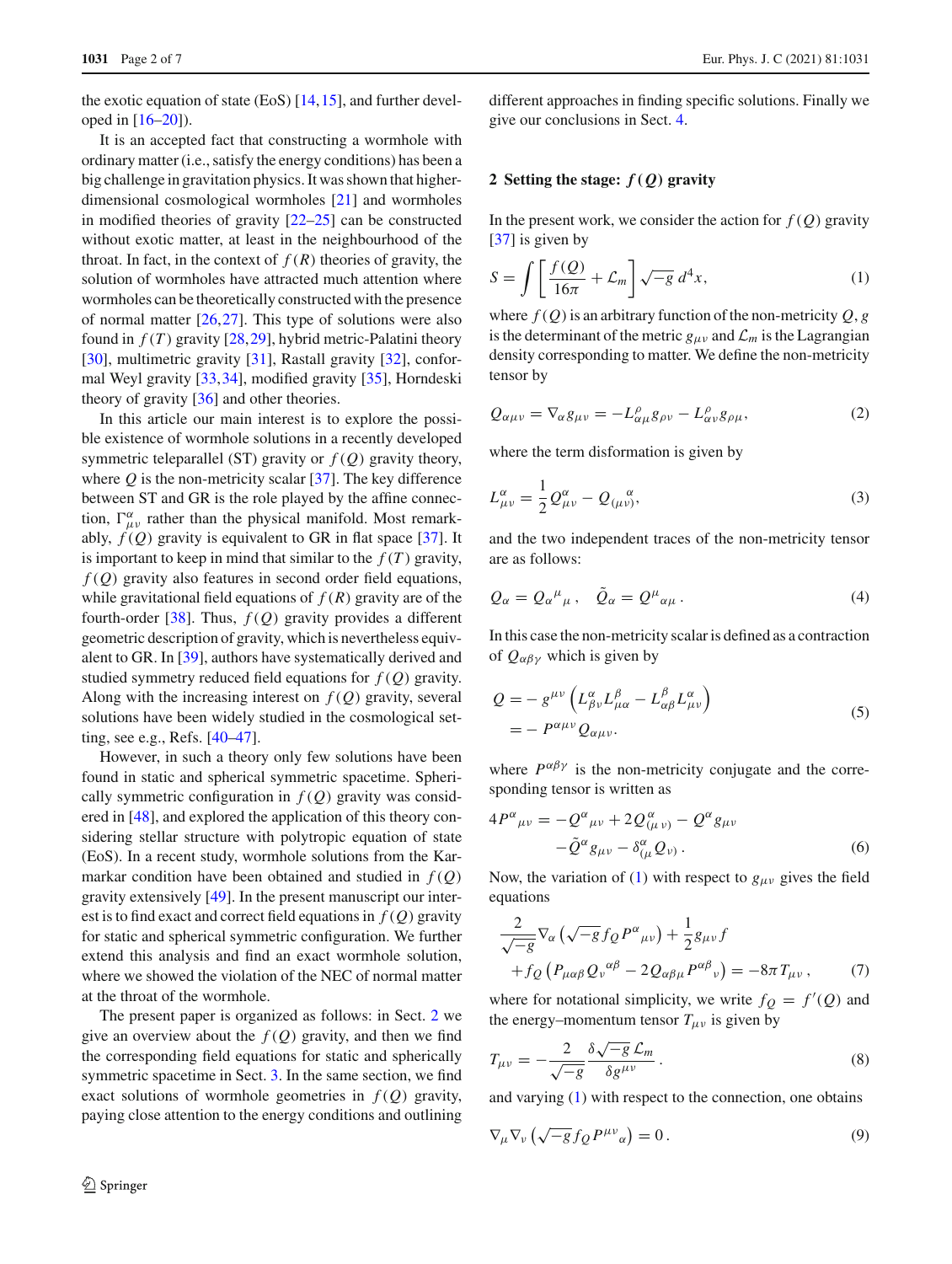With the formalism of  $f(Q)$  gravity specified, the conservation of the energy momentum tensor is ensured by the field equations. In this discussion our main interest is to formulate the gravitational field equations governing static and spherically symmetric spacetimes of  $(7)$  to the study of wormhole geometries.

#### <span id="page-2-0"></span>**3 The wormhole geometry and the field equations**

Consider the static spherically symmetric line element representing a wormhole geometry is given by [\[3\]](#page-5-2)

$$
ds^{2} = e^{\Phi(r)}dt^{2} - \frac{dr^{2}}{1 - \frac{b(r)}{r}} - r^{2}(d\theta^{2} + \sin^{2}\theta d\phi^{2}), \quad (10)
$$

where  $\Phi(r)$  and  $b(r)$  are defined as the redshift and the shape functions, respectively. The radial coordinate *r* is nonmonotonic in the sense that it decreases from infinity to a minimum value  $b(r_0) = r_0$  and then it increases from  $r_0$  back to infinity. The minimum value of the surface area is called the throat of the wormhole with  $4\pi r^2$ . Moreover, flaring out condition is one of the most fundamental property of the wormhole throat, which satisfy the condition  $\frac{b(r)-rb'(r)}{b^2(r)} > 0$ [\[3](#page-5-2)], and at the throat  $b'(r_0) < 1$  is also imposed. Another condition that needs to be satisfied is  $1-b(r)/r > 0$ . Beside the above conditions, wormhole geometries have no horizons to maintain the criteria for traversability, which implies that  $\Phi(r)$  must be finite everywhere.

<span id="page-2-1"></span>The stress tensor for an anisotropic fluid compatible with spherical symmetry is

$$
T_{\mu\nu} = (\rho + P)u_{\mu}u_{\nu} - P_{\perp}g_{\mu\nu} + (P - P_{\perp})\chi_{\mu}\chi_{\nu},\qquad(11)
$$

which is mostly used for wormhole matter for consideration. Here,  $\rho$  is the energy density,  $P$  the radial pressure and  $P_{\perp}$  the tangential pressure, respectively. In the above equation  $u^{\mu}$  represents the 4-velocity of the fluid, while  $\chi_{\mu}$  is a spacelike vector along the direction of anisotropy. In Einstein gravity, the wormhole solutions are sustained by exotic matter sources involving a stress–energy tensor that violates the null energy condition (NEC) (in fact, it violates all the energy conditions [\[5](#page-6-0)]). Note that the NEC asserts  $T_{\mu\nu}k^{\mu}k^{\nu} \ge 0$  for any null vector  $k^{\mu}$ . In the case of a stress–energy tensor of the form [\(11\)](#page-2-1), we have  $\rho + P_i > 0$ .

Following the discussion in Ref. [\[48\]](#page-6-31) (see Eq. (36)) the non-metricity scalar *Q* for spherically symmetric configuration  $(10)$  is given by

$$
Q = -\frac{b}{r^2} \left[ \frac{rb' - b}{r(r - b)} + \Phi' \right].
$$
 (12)

In summary, inserting the metric  $(10)$  and the anisotropic matter distribution  $(11)$ , into the equations of motion  $(7)$ , we extract the nonzero components of the field equations [\[48](#page-6-31)]

<span id="page-2-3"></span>
$$
8\pi\rho(r) = \frac{1}{2r^2} \left(1 - \frac{b}{r}\right) \left[2rf_{QQ}Q'\frac{b}{r-b} + f_Q\left(\frac{b}{r-b}(2+r\Phi')\right) + \frac{(2r-b)(b'r-b)}{(r-b)^2}\right) + f\frac{r^3}{r-b}, \qquad (13)
$$

<span id="page-2-2"></span>
$$
8\pi P(r) = -\frac{1}{2r^2} \left( 1 - \frac{b}{r} \right) \left[ 2r f_{QQ} Q' \frac{b}{r - b} + f_Q \left( \frac{b}{r - b} \left( 2 + \frac{rb' - b}{r - b} + r \Phi' \right) - 2r \Phi' \right) + f \frac{r^3}{r - b} \right],
$$
\n(14)

$$
8\pi P_{\perp}(r) = -\frac{1}{4r} \left( 1 - \frac{b}{r} \right) \left[ -2r \Phi' f_{QQ} Q' + f_Q \left( 2\Phi' \frac{2b-r}{r-b} - r(\Phi')^2 + \frac{rb' - b}{r(r-b)} \left( \frac{2r}{r-b} + r\Phi' \right) - 2r\Phi'' \right) + 2f \frac{r^2}{r-b} \right],
$$
\n(15)

where  $f \equiv f(Q)$ ,  $f_{QQ} = \frac{d^2 f(Q)}{dQ^2}$  and  $f_Q = \frac{df(Q)}{dQ}$ . Finally, we have three independent equations  $(13)$ – $(15)$  for our six unknown quantities, i.e.,  $\rho(r)$ ,  $P(r)$ ,  $P_{\perp}(r)$ ,  $\Phi(r)$ ,  $b(r)$  and  $f(Q)$ . Thus the above system of equations is underdetermined, and it is possible to adopt different strategies to construct wormhole solutions. Here, we will focus on a particularly interesting case that follows a constant redshift function,  $\Phi' = 0$ . With this assumption one can simplify the calculations considerably and provide interesting exact wormhole solutions.

## 3.1 Specific case:  $f(Q) = Q + \alpha Q^2$

Here, we consider a power-law form of function  $f(Q)$  given by *<sup>f</sup>* (*Q*) <sup>=</sup> *<sup>Q</sup>* <sup>+</sup>α*Q*2, where <sup>α</sup> is a constant. This model has been used for stellar structure with polytropic EoS [\[48\]](#page-6-31).

## *3.1.1 Form function:*  $b(r) = r_0^2/r$

Considering the specific choice for the form function  $b(r)$  =  $r_0^2/r$  [\[33\]](#page-6-22), the field equations, Eqs. [\(13\)](#page-2-3)–[\(15\)](#page-2-3), reduce to

$$
\rho(r) = \frac{r_0^2}{8\pi r^8} \left( \frac{2\alpha r_0^4 \left( 9r_0^2 - 14r^2 \right)}{\left(r^2 - r_0^2\right)^2} - r^4 \right),\tag{16}
$$

<sup>2</sup> Springer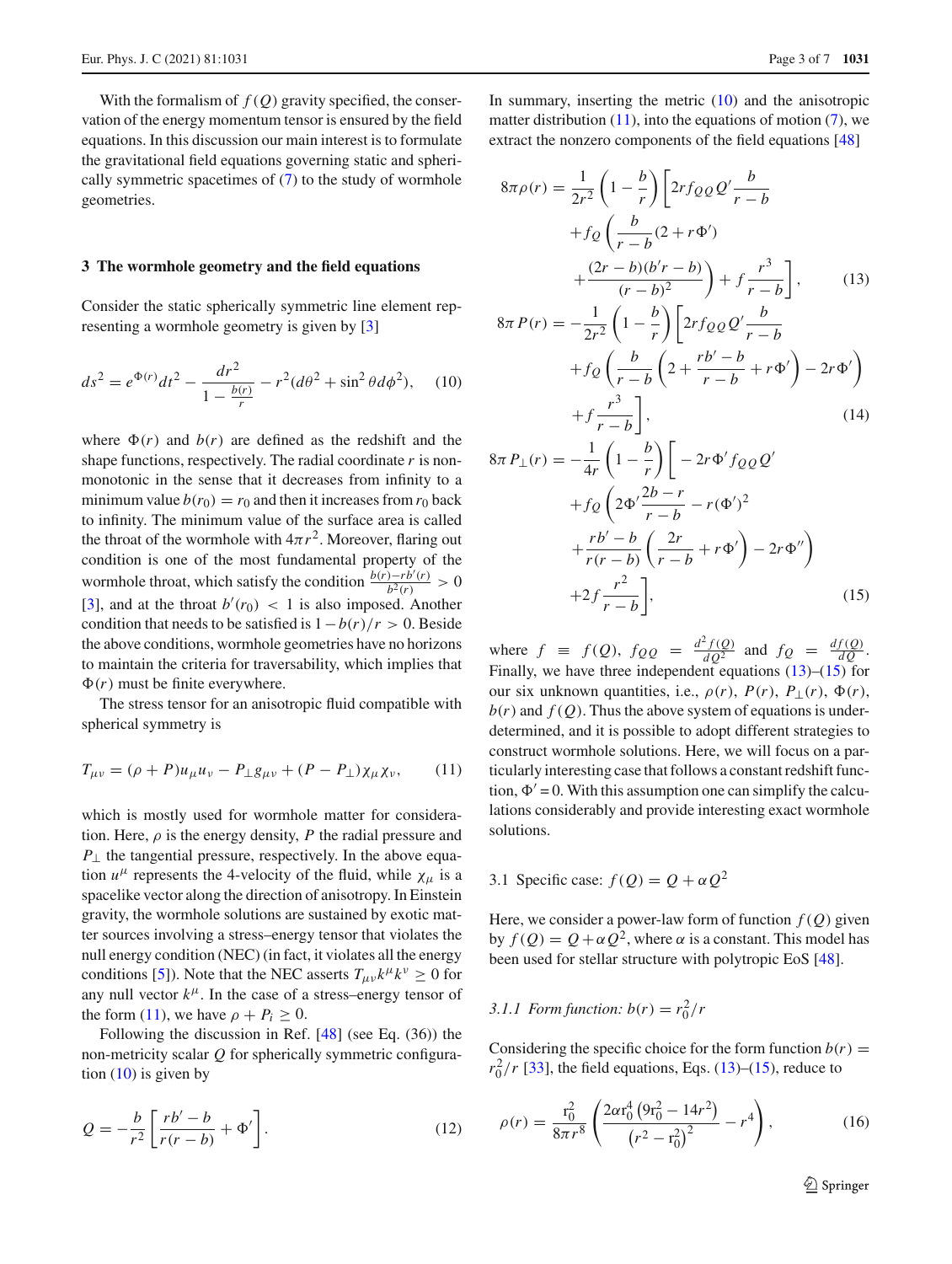$$
P(r) = -\frac{r_0^2}{8\pi r^8} \left( \frac{10\alpha r_0^4 (r_0^2 - 2r^2)}{(r^2 - r_0^2)^2} + r^4 \right),\tag{17}
$$

$$
P_{\perp}(r) = \frac{\mathbf{r}_0^2}{8\pi r^8} \left( r^4 - \frac{2\alpha \mathbf{r}_0^4 \left( \mathbf{r}_0^2 - 2r^2 \right)}{\left( r^2 - \mathbf{r}_0^2 \right)^2} \right). \tag{18}
$$

The above components help us to determine the null energy condition (NEC) along the radial and tangential direction, which are

$$
\rho + P = -\frac{r^6 \mathbf{r}_0^2 - r^4 \mathbf{r}_0^4 + 4\alpha \mathbf{r}_0^6}{4\pi (r^{10} - r^8 \mathbf{r}_0^2)},\tag{19}
$$

$$
\rho + P_{\perp} = \frac{2\alpha r_0^8 - 3\alpha r^2 r_0^6}{\pi r^8 (r^2 - r_0^2)^2}.
$$
\n(20)

For this specific case, we see that at the throat of the wormhole i.e., at  $r = r_0$  the NEC along the radial and tangential directions become undefined. This shows that wormhole solution could not exists with this form function. Moreover, we have tried with other form functions like  $b(r) = r_0$ ,  $b(r) = r_0 + \gamma r_0 \left(1 - \frac{r_0}{r}\right)$  and  $b(r) = r e^{r_0 - r}$ , but all attempts go into vain. Thus, we conclude that postulating a power-law form  $f(Q) = Q + \alpha Q^2$  is not suitable for wormhole solution. In next two sections, alternately, we suppose an inverse power-law model for  $f(Q)$  gravity. We now proceed to the investigation of the physical implications of a non-trivial  $f(Q)$ -ansatz, studying the possible existence of wormhole geometries supported by  $f(Q)$  gravity theory. Such choices have widely been considered in  $f(T)$  gravity, see Refs. [\[50](#page-6-33)– [52\]](#page-6-34) for a discussion. But, other choices of form function are also possible, which we leave for further study.

3.2 Specific solutions:  $f(Q) = Q + \frac{\alpha}{Q}$ 

## *3.2.1 Form function:*  $b(r) = r_0^2/r$

Considering the specific case of  $f(Q)$  gravity i.e.,  $f(Q)$  =  $Q + \frac{\alpha}{Q}$ . The stress–energy tensor profile for this specific case is given by

$$
\rho(r) = \frac{\alpha r^8 \left(20r^2 \mathbf{r}_0^2 - 11r^4 - 9\mathbf{r}_0^4\right) - 4\mathbf{r}_0^8}{32\pi r^4 \mathbf{r}_0^6},\tag{21}
$$

$$
P(r) = \frac{\alpha r^8 \left(-24r^2 r_0^2 + 13r^4 + 11r_0^4\right) - 4r_0^8}{32\pi r^4 r_0^6},\tag{22}
$$

$$
P_{\perp}(r) = \frac{\alpha r^8 \left(\mathbf{r}_0^4 - r^4\right) + 4\mathbf{r}_0^8}{32\pi r^4 \mathbf{r}_0^6}.
$$
 (23)

For the case of the NEC along the radial and tangential direction is provided by

<span id="page-3-0"></span>
$$
\rho + P = \frac{\alpha r^8 (r^2 - r_0^2)^2 - 4r_0^8}{16\pi r^4 r_0^6},
$$
\n(24)

$$
\rho + P_{\perp} = -\frac{\alpha r^4 \left(-5r^2 r_0^2 + 3r^4 + 2r_0^4\right)}{8\pi r_0^6}.
$$
\n(25)

For concreteness, we plot graphs for energy density  $(\rho)$ ,  $\rho + P$  and  $\rho + P_{\perp}$  which are interpreted as the NEC along the radial and tangential direction, respectively. In Fig. [1,](#page-4-0) we take into account the specific values for  $r_0 = 1$  and considered both cases of  $\alpha = \pm 1$ . It is interesting to observe that for  $\alpha = 1$ , the energy density is positive whereas the NEC is violated throughout the spacetime. But, these situations are reversed when we consider  $\alpha = -1$ , see right panel of Fig. [1.](#page-4-0)

Moreover, one immediately finds from Eqs. [\(24\)](#page-3-0) and [\(25\)](#page-3-0) that  $(\rho + P)|_{r_0} = -\frac{1}{4\pi r_0^2} < 0$  and  $(\rho + P_\perp)|_{r_0} = 0$  at the throat or at its neighbourhood. This implies the violation of NEC for the normal matter threading the throat of the wormhole.

### *3.2.2 Form function:*  $b(r) = re^{r_0-r}$

Here, we turn our attention to the model with  $b(r) = re^{r_0-r}$ [\[53](#page-6-35)], where  $0 < r_0 < 1$  is particularly interesting to have wormhole solutions that satisfy the condition  $b'(r_0) < 1$ . With this shape function the stress–energy tensor profile is given by

$$
\rho(r) = \frac{e^{-r-3r_0}}{8\pi r^2} \left[ -3\alpha e^{4r} (r+1)r^2 - \alpha (2r+3)r^2 e^{2(r+r_0)} + \alpha (5r+6)r^2 e^{3r+r_0} - (r-1)e^{4r_0} \right],
$$
\n(26)

$$
P(r) = \frac{e^{-r-3r_0}}{8\pi r^2} \left[ \alpha e^{4r} (4r+3)r^2 + 3\alpha (r+1)r^2 e^{2(r+r_0)} -\alpha (7r+6)r^2 e^{3r+r_0} - e^{4r_0} \right],
$$
 (27)

$$
P_{\perp}(r) = \frac{1}{16\pi r} \left[ \alpha r^2 e^{r - r_0} - \alpha r^2 e^{3r - 3r_0} + e^{r_0 - r} \right].
$$
 (28)

The NEC along the radial and tangential direction direction is given by

<span id="page-3-1"></span>
$$
\rho + P = \frac{e^{-r - 3r_0}}{8\pi r} \left[ \alpha e^{4r} r^2 + \alpha r^2 e^{2(r+r_0)} - 2\alpha r^2 e^{3r+r_0} -e^{4r_0} \right],\tag{29}
$$

$$
\rho + P_{\perp} = \frac{e^{-r - 3r_0}}{16\pi r^2} \Big[ -\alpha e^{4r} (7r + 6)r^2 - 3\alpha (r + 2)r^2 e^{2(r + r_0)} + 2\alpha (5r + 6)r^2 e^{3r + r_0} - (r - 2)e^{4r_0} \Big].
$$
\n(30)

For this particular wormhole model we consider the throat at  $r_0 = 0.5$  and  $b'(r_0) = 0.5 < 1$ . The graphical behavior of the  $\rho$ ,  $\rho$  + *P* and  $\rho$  + *P*<sub>⊥</sub> are presented on the left and right side of Fig. [2](#page-4-1) for  $\alpha = \pm 1$ . This situation is same as of Fig. [1,](#page-4-0) where the NEC is violated for  $\alpha = 1$  and satisfied for  $\alpha = -1.$ 

We can also see from Eqs. [\(29\)](#page-3-1) and [\(30\)](#page-3-1) that  $(\rho + P)|_{r_0} =$  $-\frac{1}{8\pi r_0} < 0$  and  $(\rho + P_{\perp})|_{r_0} = -\frac{r_0 - 2}{16\pi r_0^2} > 0$  at the throat. This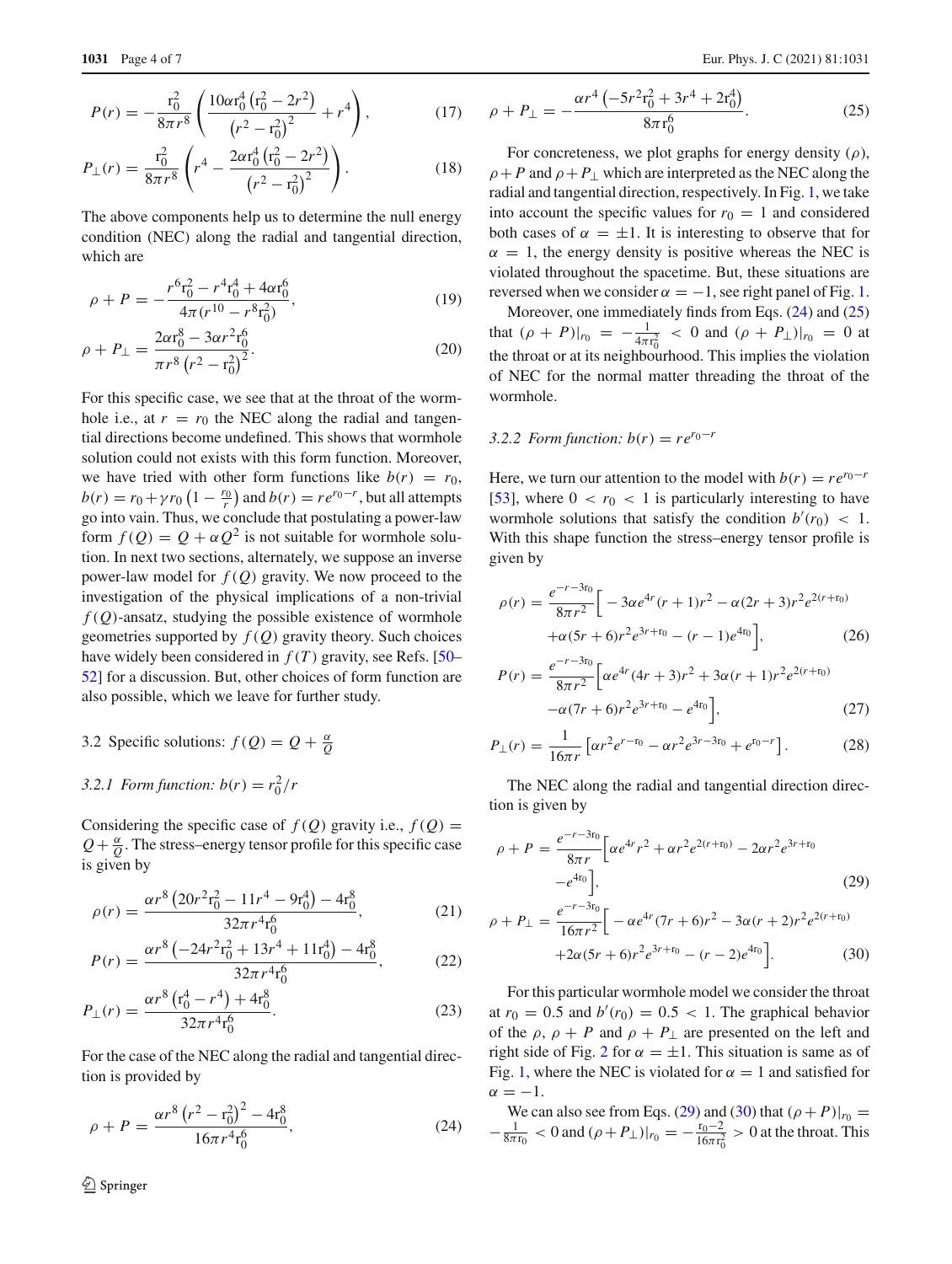



<span id="page-4-0"></span>**Fig. 1** The figure represents the energy density and the null energy condition (NEC) for radial and tangential directions for the specific case of  $f(Q) = Q + \frac{\alpha}{Q}$ ,  $\Phi'(r) = 0$  and  $b(r) = r_0^2/r$ . We present the

graphical behavior for  $r_0 = 1$  and  $\alpha = \pm 1$ . The NEC given in Eqs. [\(24\)](#page-3-0) and [\(25\)](#page-3-0) is violated at the throat  $r = r_0$  irrespective of  $\alpha$ 



<span id="page-4-1"></span>Fig. 2 The graphical behavior of NEC in terms of  $\rho$ , P and  $P_{\perp}$  for the specific case of  $f(Q) = Q + \frac{\alpha}{Q}$ ,  $\Phi'(r) = 0$  and  $b(r) = re^{r_0-r}$ . The throat of the wormhole occurs at  $r_0 = 0.5$ . For this case the standard NEC is always violated at the throat of the wormhole, see Eqs. [\(29\)](#page-3-1) and [\(30\)](#page-3-1)

choice indicates that NEC is always violated at the wormhole throat.

The NEC along the radial and tangential direction are given by

<span id="page-4-2"></span>
$$
\rho + P = e^{\frac{\alpha r^4 (r^2 - r_0^2)}{2r_0^4}} \left[ \frac{(\alpha r^6 - \alpha r^4 r_0^2 - 2r_0^4)}{8\pi r^4 r_0^2} \right],
$$
(34)

$$
\rho + P_{\perp} = e^{\frac{\alpha r^4 (r^2 - r_0^2)}{2r_0^4}} \left[ \frac{\alpha^2 r^4 \left(5r^2 r_0^2 - 3r^4 - 2r_0^4\right)}{16\pi r_0^6} \right]. \tag{35}
$$

*3.3.1 Form function:*  $b(r) = r_0^2/r$ Using the form function  $b(r) = r_0^2 / r$ , we find the following

3.3 Specific solutions:  $f(Q) = Q \exp\left(\frac{\alpha}{Q}\right)$ 

stress energy tensor components

$$
\rho(r) = e^{\frac{\alpha r^4 (r^2 - r_0^2)}{2r_0^4}} \left[ \frac{(\alpha^2 r^8 (5r^2 r_0^2 - 3r^4 - 2r_0^4) + \alpha r^6 r_0^4 - 2r_0^8)}{16\pi r^4 r_0^6} \right],
$$
\n(31)

$$
P(r) = e^{\frac{\alpha r^4 (r^2 - r_0^2)}{2r_0^4}} \left[ \frac{(\alpha^2 r^8 \left(-5r^2 r_0^2 + 3r^4 + 2r_0^4\right) + \alpha r^4 r_0^4 \left(r^2 - 2r_0^2\right) - 2r_0^8)}{16\pi r^4 r_0^6} \right],
$$
\n(32)

$$
P_{\perp}(r) = -e^{-\frac{\alpha r^4 (r^2 - r_0^2)}{2r_0^4}} \left[ \frac{(\alpha r^6 - 2r_0^4)}{16\pi r^4 r_0^2} \right].
$$
\n(33)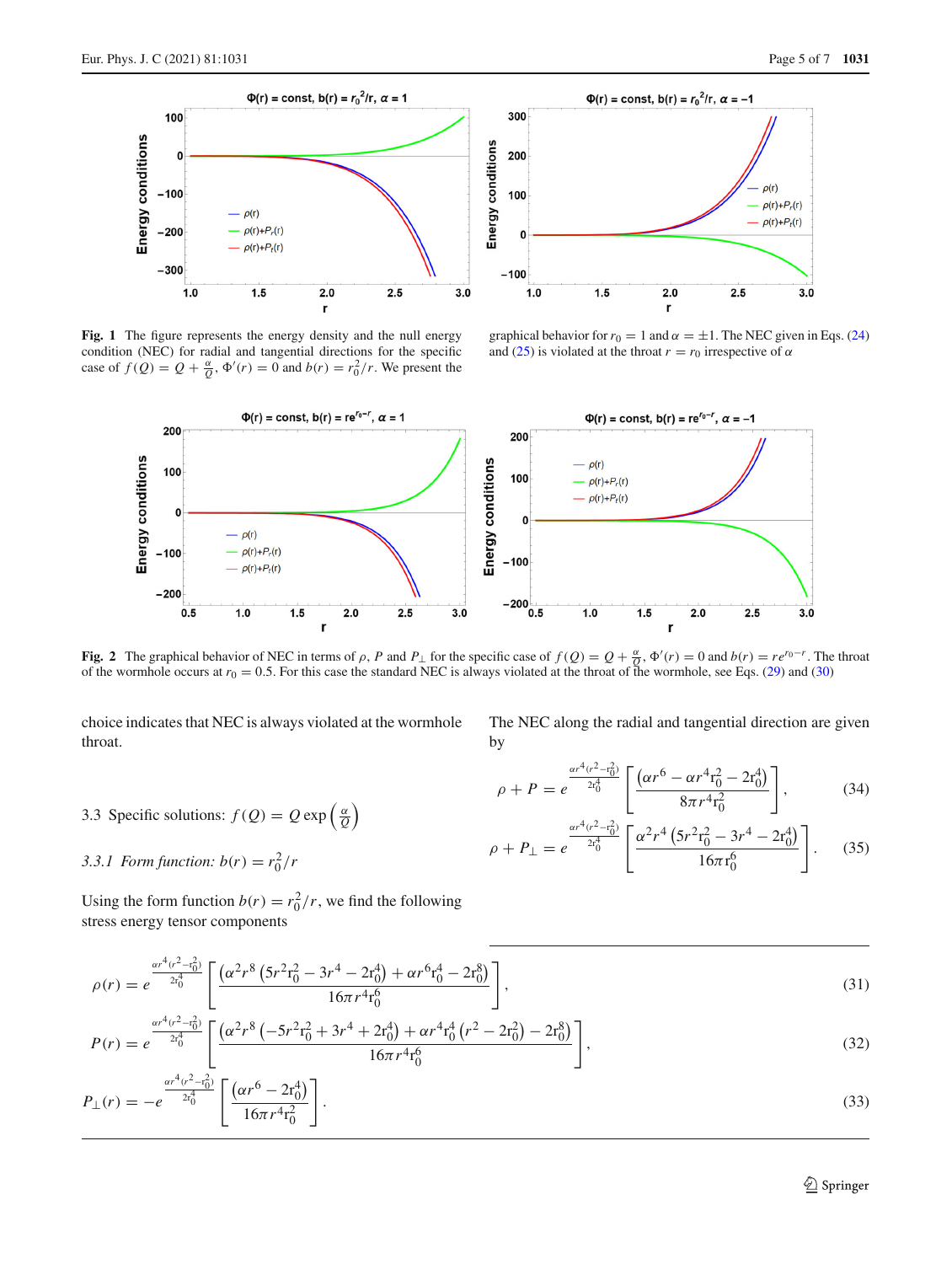

<span id="page-5-5"></span>**Fig. 3** With  $r_0 = 1$  and  $\alpha = \pm 1$ , we plot  $\rho$ ,  $\rho + P$  and  $\rho + P_{\perp}$  for the specific case of  $f(Q) = Q \exp\left(\frac{\alpha}{Q}\right)$ ,  $\Phi'(r) = 0$  and  $b(r) = r_0^2/r$ . The NEC is violated where the throat is located, see Eqs.  $(34)$  and  $(35)$ 

From the graphical behavior of the NEC in terms of  $\rho + P$ and  $\rho + P_{\perp}$ , presented in Fig. [3,](#page-5-5) we see that NEC is always violated for  $\alpha = \pm 1$ .

Also, we can also see from Eqs. [\(34\)](#page-4-2) and [\(35\)](#page-4-2) that ( $\rho$  +  $(P)|_{r_0} = -\frac{1}{4\pi r_0^2} < 0$  and  $(\rho + P_\perp)|_{r_0} = 0$ , and thus the standard NEC becomes violated at the close vicinity of the wormhole throat.

#### <span id="page-5-4"></span>**4 Concluding remarks**

Wormholes are hypothetical objects connecting two asymptotic regions or infinities, possibly through which observers may freely traverse. But the main challenge in wormhole physics is to find a matter source without violating the energy conditions. Recently, in [\[48](#page-6-31)], authors have investigated the external and internal solutions of spherically symmetric objects in  $f(Q)$  gravity. Interesting the vacuum solution obtained in  $[48]$  for  $f(Q)$  is exactly same as reported in [\[39](#page-6-28)]. Following this approach, we have explored wormhole geometries in the framework of  $f(Q)$  gravity for static and spherically symmetric spacetime. More accurately, we focused the analysis based on the specific choices for the *f* (*Q*) form and shape functions. We simplify our calculations by assuming constant redshift function i.e.,  $\Phi' = 0$  and to avoid the presence of event horizons.

The first attempt is a phenomenological power law  $f(Q) = Q + \alpha Q^2$ , where we found that wormhole solutions could not exist because the energy density and two pressure components are in indeterminate forms at the throat. The next two attempts base on the inverse power law of  $f(Q) = Q + \frac{\alpha}{Q}$ and  $f(Q) = Q \exp\left(\frac{\alpha}{Q}\right)$ , respectively. By carefully considering a specific shape function, we solved the field equations for *f* (*Q*) gravity and obtained energy density and pressure profiles that needed to support the wormhole geometries. In every case we have found a similar situation for  $\alpha = 1$ , where the energy density is positive with violation of NEC throughout the spacetime. For  $\alpha = -1$ , we found negative energy density but obeying the NEC extending outward from the throat. However, in any case of  $\alpha = \pm 1$ , one verifies that the NEC is violated at the throat of the wormhole.

Our findings are completely different with the solution reported in [\[49](#page-6-32)]. In [\[49\]](#page-6-32), authors have shown the possibility of obtaining traversable wormholes satisfying the energy conditions using Karmarkar conditions with embedded class-1 spacetime. In our case we have studied a wide variety of exact solutions of asymptotically flat spacetimes, but all solutions violate the NEC at the throat of the wormhole.

**Acknowledgements** The author TT would like to thank the financial support from the Science Achievement Scholarship of Thailand (SAST). A. Pradhan thanks to IUCCA, Pune, India for providing facilities under associateship programmes.

**Data Availability Statement** This manuscript has no associated data or the data will not be deposited. [Authors' comment: This is a theoretical study and the results can be verified from the information available.]

**Open Access** This article is licensed under a Creative Commons Attribution 4.0 International License, which permits use, sharing, adaptation, distribution and reproduction in any medium or format, as long as you give appropriate credit to the original author(s) and the source, provide a link to the Creative Commons licence, and indicate if changes were made. The images or other third party material in this article are included in the article's Creative Commons licence, unless indicated otherwise in a credit line to the material. If material is not included in the article's Creative Commons licence and your intended use is not permitted by statutory regulation or exceeds the permitted use, you will need to obtain permission directly from the copyright holder. To view a copy of this licence, visit [http://creativecomm](http://creativecommons.org/licenses/by/4.0/) [ons.org/licenses/by/4.0/.](http://creativecommons.org/licenses/by/4.0/) Funded by SCOAP<sup>3</sup>.

### **References**

- <span id="page-5-0"></span>1. J.A. Wheeler, Ann. Phys. **2**, 604 (1957)
- <span id="page-5-1"></span>2. R.W. Fuller, J.A. Wheeler, Phys. Rev. **128**, 919 (1962)
- <span id="page-5-2"></span>3. M.S. Morris, K.S. Thorne, Am. J. Phys. **56**, 395 (1988)
- <span id="page-5-3"></span>4. M.S. Morris, K.S. Thorne, U. Yurtsever, Phys. Rev. Lett. **61**, 1446 (1988)